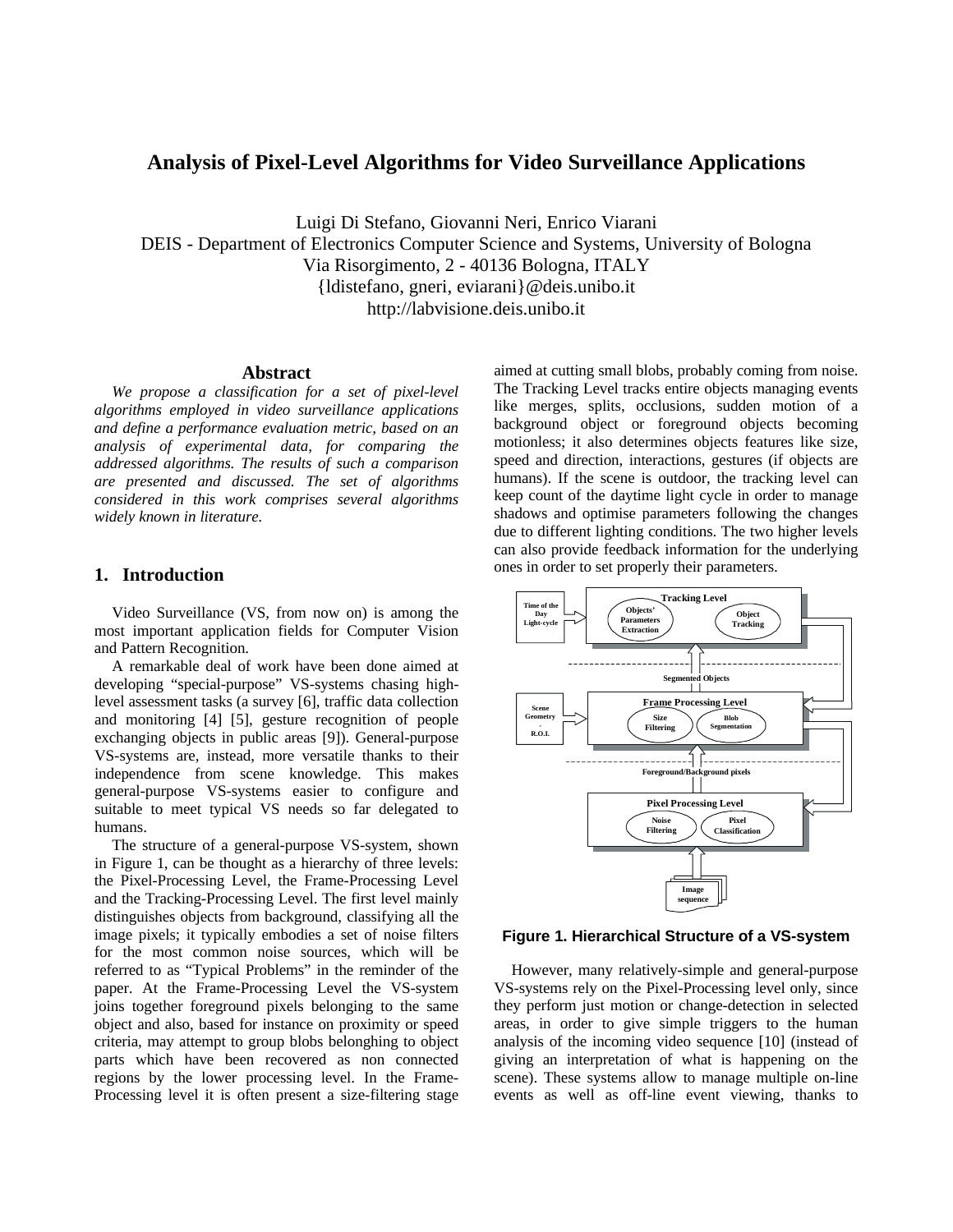automatic video recording triggered by the changedetection algorithm.

For both, level-structured and simple, general-purpose VS-systems the result of the Pixel-Level processing conditions the performance of the whole system. The higher is the reliability of the pixel classification stage, the better will be the quality, the speed and the versatility of the VS-system. For instance, a noisy pixel classification will decrease the speed of the Frame-Level processing stage which will result saturated due to noise filtering, or will over-trigger the user.

Among the most important "Typical Problems" for the Pixel-Level stage there are: changes in scene illumination (for instance, clouds hiding the sun), background instability due to motion (e.g. waving trees), object camouflage over background (objects with the same colour as the background), foreground objects detection aperture due to homogeneously coloured objects [14]. Whenever unprotected against such a noise sources, VSsystems miss foreground pixels or classify as "foreground" pixels belonging to the background, compromising the quality of the whole system.

The goal of this work is to analyse and compare a selected set of Pixel-Level algorithms chosen among those suitable to general-purpose VS-systems. Some of them are widely known in literature while some others, which will be described in more detail, have been developed by the authors in the context of this research. In order to carry out the comparison we propose a classification of the considered algorithms and define a performance evaluation metric based on the analysis of experimental data. These come from the analysis of a set of benchmark sequences showing most of the Typical Problems for Pixel-Level algorithms.

# **2. Pixel level algorithms**

Pixel-Level algorithms (found in [1], [6], [7], [8], [9], [12], [13], [15]) can be classified into the two major classes shown in Figure 2. Background Algorithms use a background reference to classify pixels, while Frame-Differencing Algorithms extract foreground pixels by comparing the current frame with previous frame(s).



**Figure 2. Classification of Pixel-Level algorithms**

In the initial phase of our work aimed at evaluating Pixel-Level algorithms we carried-out a "Pre-Selection"

step by implementing several algorithms, collecting experimental data obtained in benchmark sequences and comparing the algorithms belonging to the same class on the basis of the performance evaluation metric which will be shown in the next Section. This work, described in [16] and not completely reported here for the sake of brevity, was basically aimed at finding out the "best representative" of each class/module: as shown in Figure 3, we have chosen a set of algorithms per class based on the criteria that the set must include at least two algorithms covering the typical "class-behaviour" under critical conditions. Following the scheme of Figure 3, we describe now the classes and the algorithms.



**Figure 3. Algorithms considered for the "preselection" step**

The Derivative Algorithms do not have any background reference to be updated and produce their output through one or more differences between contiguous frames, thus they are robust against light changes but present lacks of sensitivity. The "Double computes two thresholded differences between three frames: *abs[F(t-2)-F(t-1)]* and *abs[F(t-2)-*  $F(t)$ [3], [17]. The two binary images resulting from the previous operations are AND-ed to obtain the final output.

Background Algorithms typically include a "Detection Module" and a "Background Maintenance Module". The former classifies pixels by comparing the current frame against the Background, the latter keeps the Background constantly updated. The Background can be either an image or a set of statistical parameters. Most algorithms that use a reference need a training period to set up the reference. A training period is made out of a certain number of frames in which no objects are present in the scene and the background changes only as result of various sources of noise. The algorithms with Statistical Detection module are generally thought to recognise and filter out the background instabilities learning the pixels variability during a training period. This yields a sensitivity improvement respect to the derivative class. However, excessive sensitivity can causes saturation or also a diffused blindness that determines a poor detection; these drawbacks are mainly due to the training conditions. We have implemented a generic Gaussian Model based algorithm (derived from [13] and [11]) that assumes a gaussian distribution for background noise and the "W4"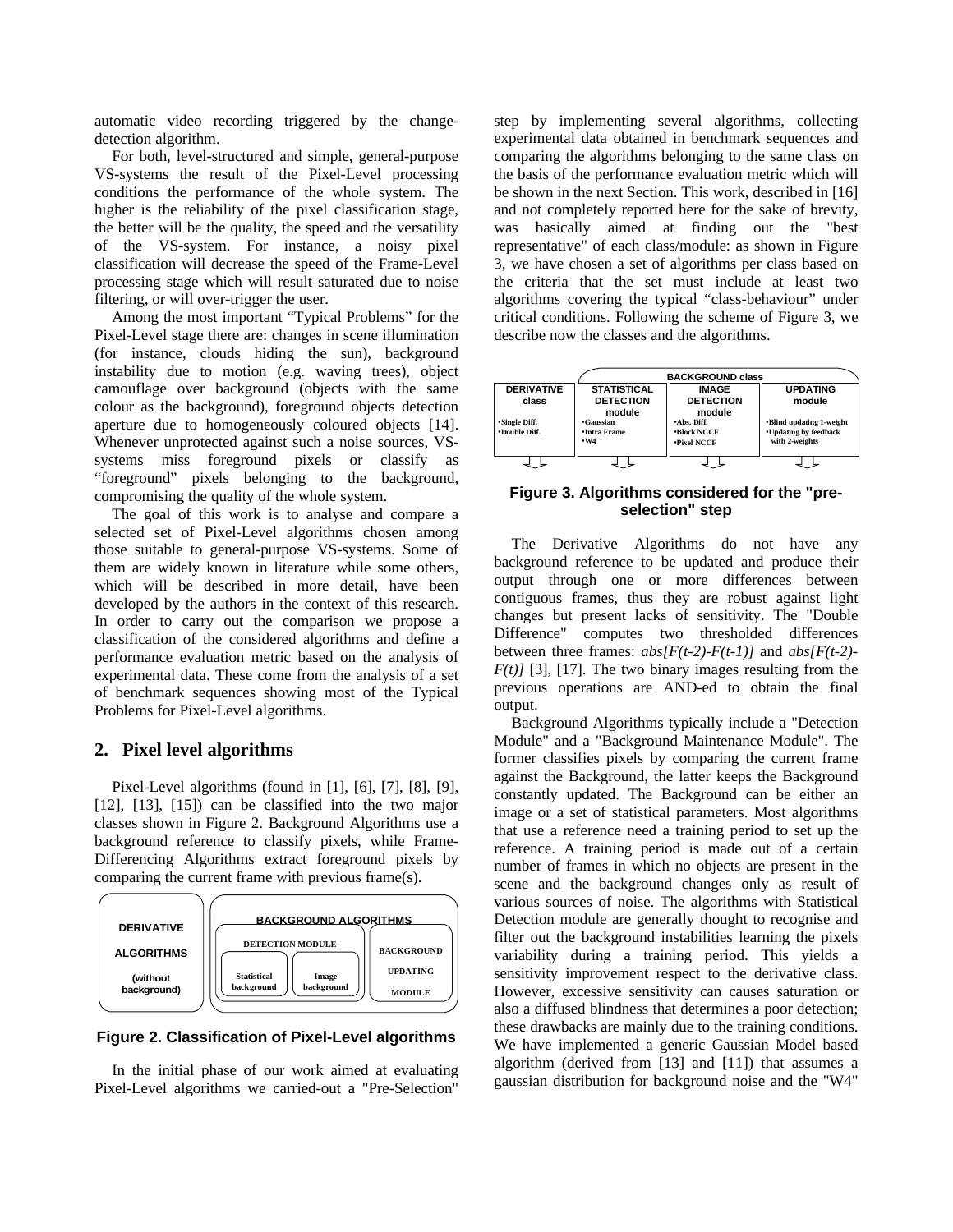algorithm, that is used as Pixel-Level algorithm in the "Hydra" VS-system [7]. W4 is conceived to reduce the blindness, typical of statistical algorithms, when the pixels variation range is wide during the training period. When this happens W4 sets a less selective thresholding based on the hypothesis of a bimodal distribution for noise. It computes three statistical parameters per each pixel during the training period. We found that these parameters characterise very well the typical pixel variability as long as the working conditions are relatively similar to the training conditions. In such a context, "W4" filters-out effectively the background instability, preserving a discrete sensitivity for zones affected by noise types like waving objects moved by the wind, blinking lights or flickering monitors. Finally, as a variation of the previous two, we have implemented an algorithm called "Intra Frame" that computes as noise thresholds the maximum and minimum differences among two frames for a pixel during the training period. It has been ceonceived to patch the excessive sensitivity of Gaussian Model and to get faster processing speed than W4. The algorithms with Detection Module and based on a Background Image are probably the most widely known. Among these, we have chosen the Absolute Difference because of its simplicity and velocity in computation that grants a good point of view for a class features estimation. Taking ideas from the Block Matching Algorithm [2], we have implemented two versions of the correlation between the current image and the background, thus trying to solve the typical Absolute Difference problem, i.e. the excessive sensitivity to light changes. As known, indeed, the cross correlation is quite independent of "global" light changes [5]. Thus we have implemented two correlation-based algorithms: in the algorithm referred to as Block NCCF the image is partitioned in square blocks and the foreground blocks are detected by thresholding the NCCF (Normalised Cross Correlation Function) between the current and the background images. The second algorithm, referred to as Pixel NCCF, allows for a higher resolution detection since the NCC among the current image and the background is computed on a pixel-basis (i.e. each pixel in the current image is the center of a block to be matched with a corresponding background block).

As far as the Background Updating Module is concerned, we considered a simple constant-weight updating referred to as "1-Weight" (or "blind" updating, since it does not take into account the pixel classification performed by the detection module [5]) and an updating strategy, referred to as "2-Weights", which instead is based on exploiting a feedback from the detection module to the background updating module, as shown in Figure 4.



# **Figure 4. Output feedback in the background updating**

Basically, there are two weights that determines how fast the intensity value (or the statistics) of a pixel in the current image will contribute to the updating of the background: if, in the current frame the pixel has been classified as foreground, the slower weight will be chosen while, if it has been classified as background, the fast weight will causes a fast inclusion of the contribution associated with the pixel into the reference. Since misclassifications can happen, the two weights are necessary and cannot be replaced by a trivial "fullupdate/don't update" policy: the fast-but-not-immediate weight act as low-pass filter, protecting background from noisy pixel-transient updating; the non-zero updating for foreground, allows for the recovering of foreground misclassifications. The pixel value for the actual background (time t) will be  $PixelBackground<sub>t</sub>(x, y)$  = *PixelImage*<sub>t-1</sub>(*x,y*)· *Weight*(*x,y*) + *PixelBackground*<sub>t-1</sub>(*x,y*) *·[1-Weight(x,y)]*, where *Weight(x,y)* will vary as:

 $(x, y)$  $(x, y)$  $\Big[$ *SlowWeight*,  $Pixel(x, y)$ <sub>l</sub>  $\mathbf{I}$ {  $\overline{\phantom{a}}$ ∈ ∈ =  $\textit{SlowWeight}, \textit{Pixel}(x, y)_t \in \textit{foreground}$ *f* astWeight, Pixel $(x, y)_t \in$  background *Weight* $(x, y)$ , , , , ,

This approach can be applied also to a Statistical Background. In such a case, the two weights will determine how many past frames will be considered for the computation of the statistical parameters: if we are updating a background pixel, so as for the fast weight, we will consider only the few recent entries for the statistic, in order to let the current entry to heavily condition the global parameters of the whole statistic (i.e. fast updating of the statistics). Conversely, if a pixel is classified as foreground, its actual data will smoothly affect the statistical reference parameters by considering a population made out of several old frames (i.e. slow updating of the statistics).

# **3. Performance evaluation**

Since all Pixel-Level algorithms produce a binary image as output we have devised a performance metric which allows to evaluate frame by frame whether a pixel has been classified correctly. To do this, after selecting the frame to be analysed, we generate by-hand a ground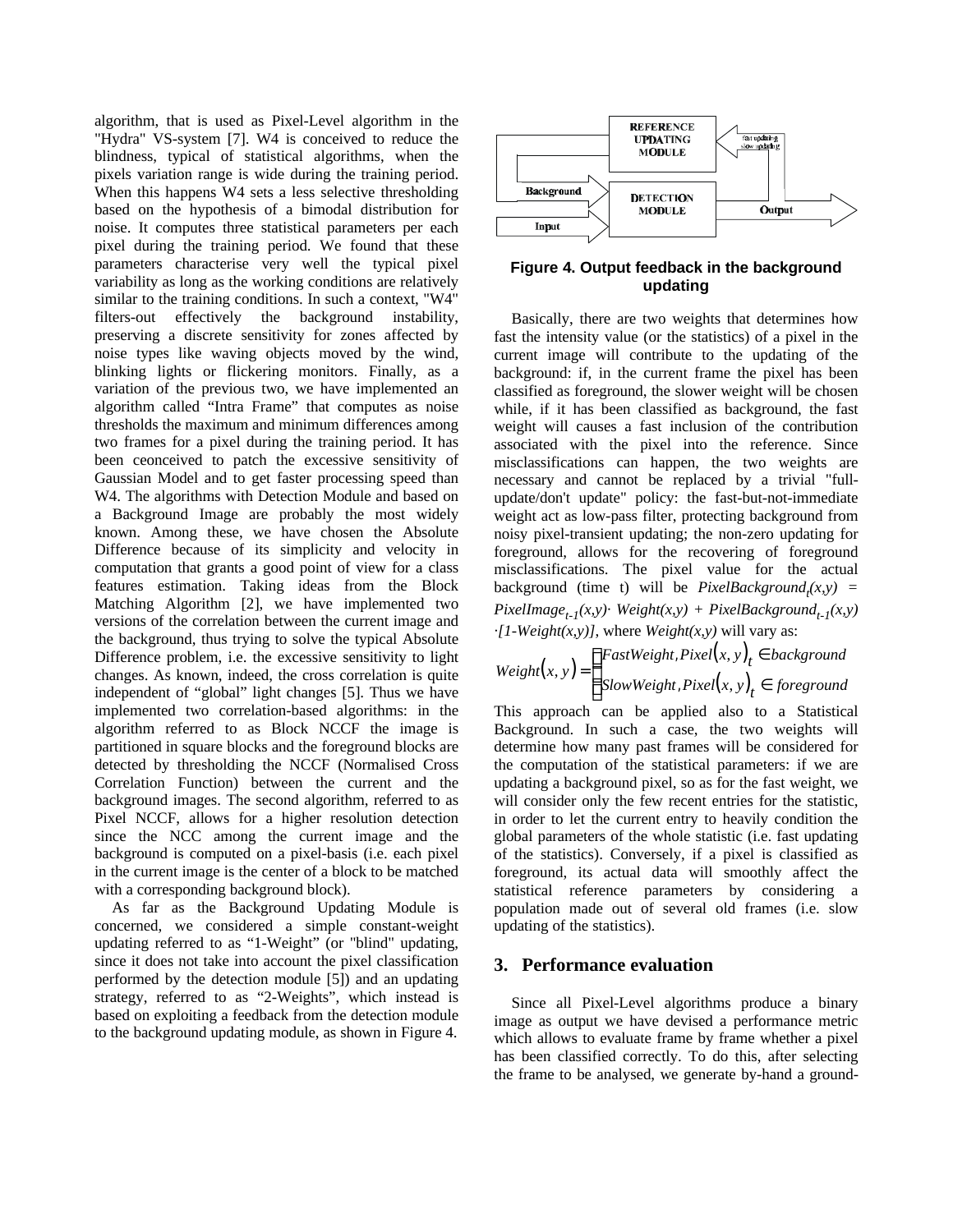truth mask corresponding to the correct pixel classification (Figure 5).



**Figure 5. An image and its ground-truth**

The software implementing the considered low-level algorithms contains also several functions aimed at counting the pixels which appear as misclassified with respect to a given ground-truth mask. These functions allow for counting separately false positives (i.e. background pixels erroneously classified as foreground) and false negatives (i.e. background pixels erroneously classified as foreground).

As a general principle, we choose a metric for classification errors that accounts for misclassifications relatively to the size of a Region Of Interest:

$$
PixelError\% = \frac{Misclassifiedpixels}{ROIsize} \cdot 100
$$

Following this principle we can define the errors for False Positives and Negatives:

$$
FPerror\% = \frac{FPyixels}{B} \cdot 100, \, \text{FNerror\%} = \frac{FNpixels}{M} \cdot 100
$$

where  $B$  is the background size and  $M$  (mask) is the foreground size (both in pixels). Extending the ROI to the entire image we define the Absolute Error:

$$
Absolute Error\% = \frac{Misclassified pixels}{imageSize} \cdot 100
$$

Substituting the *FP* and *FN* errors % we obtain:

AbsoluteError% = 
$$
FPerror\%
$$
  $\cdot$   $\frac{B}{B+M}$  +  $FNerror\%$   $\cdot$   $\frac{M}{B+M}$   
=  $\frac{FPpixels + FNpixels}{imageSize} \cdot 100$ 

where the full image size is *imageSize = B+M*.

The *AbsoluteError%* gives an "exact" measure of how good is the algorithm performance, but it accounts rather poorly for the human visual perception of the binary output resulting from a given classification. Investigating for this mismatch, we found that, in some images, foreground objects are very small compared to the image size, while, in some others, foreground objects dominate

the image area. In these cases the human visual judgement is hugely biased by the performance of the algorithm into the biggest region. To adopt a metric which follows more closely the human visual perception we have defined the *VisualError%* which gives more relevance to the False Positives if objects are small in the image, or more relevance to False Negatives if objects are big

$$
VisualError\% = \frac{(FNpixels + FPpixels)}{2 \cdot min\{M; B\}} \cdot 100
$$

The following relation among the two defined errors shows that they substantially differ by a factor which is always>1, i.e. the *VisualError%* amplifies the *AbsoluteError%* as a function of the difference between object and background sizes:

$$
VisualError\% = \frac{Min + Max}{2 \cdot Min} AbsoluteError\%
$$
  

$$
Min = smallest\{M; B\}
$$
  

$$
Max = greatest\{M; B\}
$$

Figure 6 shows two different elaboration for the source image of Figure 5, where objects are small respect to the image size:



**Figure 6. Examples of two outputs for the image of Figure 5**

| It is clear that Figure 6-(a) is much noisier than Figure    |
|--------------------------------------------------------------|
| 6-(b) but this is not evident looking at the absolute errors |
| in Table 1 that differs only by 0.7%: conversely, a better   |
| description of the human visual perception is given by the   |
| visual errors, where the difference grows to 13%.            |

|                        |      | Figure 6-(a) Figure 6-(b) |
|------------------------|------|---------------------------|
| <b>Absolute Error%</b> | 2.2% | 1.5%                      |
| Visual Error%          | 70,  | 7%                        |

# **Table 1. Absolute and Visual errors for the previous outputs**

We have recorded a set of 15 benchmark sequences reproducing several combinations of the Typical Problems considered in Section 1. To obtain the experimental data reported in this paper we ran our algorithms over entire sequences, selecting significant frames containing specific Typical Problems for the data measurements.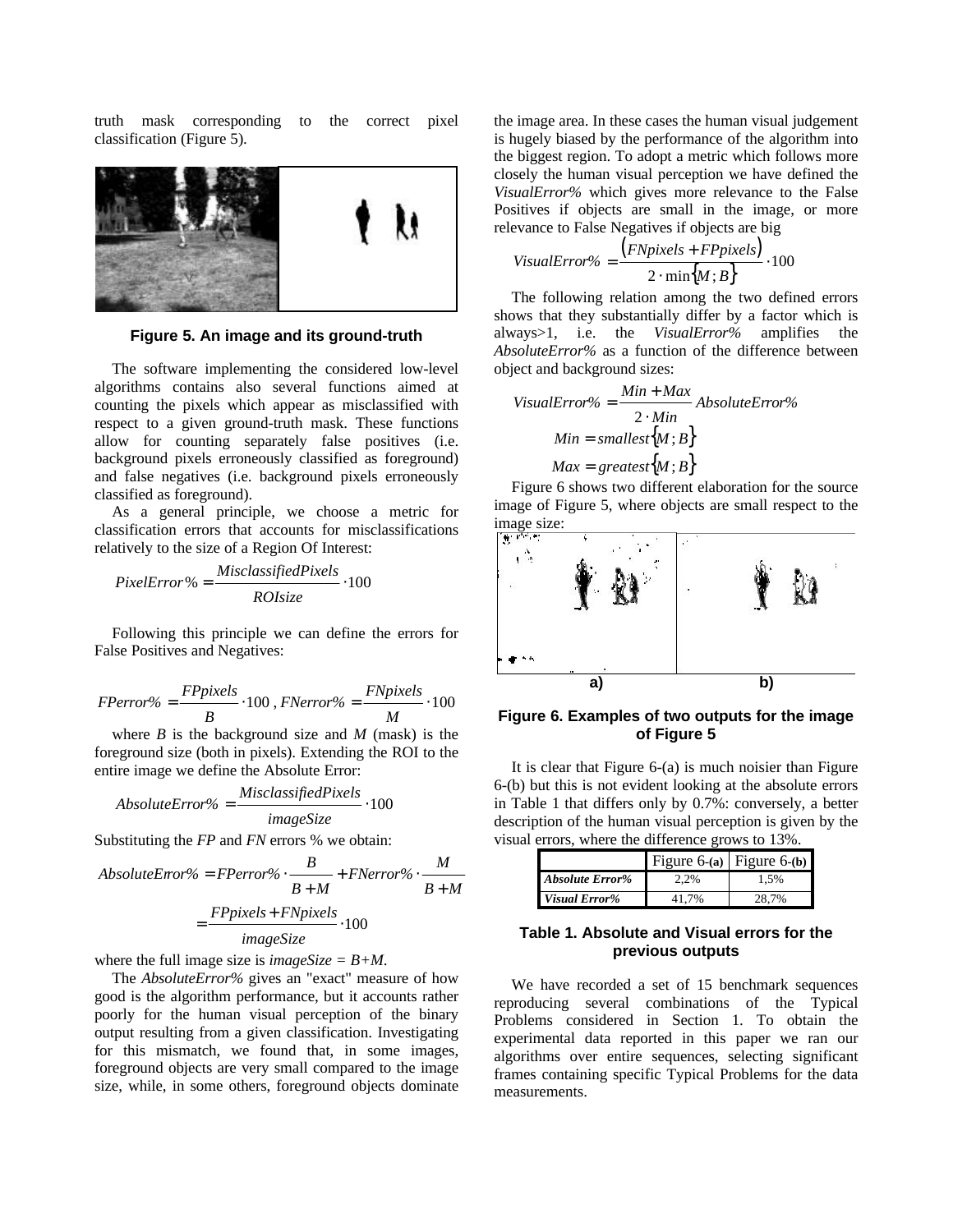## **4. Experimental results**

As introduced in Section 2, measurements has been carried out in two steps: first we performed a Preliminary Selection comparing algorithms belonging to the same class, then we have compared the "winners" in a Final Comparison. For the first phase we choose sequences containing Typical Problems particularly harmful for the considered class in order to put in evidence the qualities of each algorithm. For the Final Comparison we have used a sequence containing an as wide as possible variety of Typical Problems, in order to find out the better algorithm in general terms.

The Final Comparison scheme between the classes (described in Section 2) is shown in Figure 7.



**Figure 7. Scheme for the final comparison**

Concerning the Pre-Selection, as for the Derivative Algorithms, we found that the best performance on the benchmark sequence were obtained with "Double Difference" algorithm, the best Detection Module in case of Statistical Reference was the algorithm referred to as "W4", the best Detection Modules in case of Visual Reference were the "Absolute Difference" and "Block NCC" algorithms and the best Reference Updating Module was the algorithm referred to as "2 Weights" (more in [16]).

For the Final Comparison we choose a single sequence, "Parco Sc", (length = 500 frames, frame size =  $768 \times 576$ pixel, grey levels = 256, frame-rate=12 Hz, initial training = 119 frames). This sequence has been chosen because of its completeness in containing Typical Problems: light changes when objects are in motion, background instability, object camouflage, and foreground aperture. To obtain measurements we have selected significant frames containing Typical Problems: we choose frame number 135 for camouflage; 170, 215, 271 for background instability and a smooth light change; 290, 310, 323 for background instability and a huge 60 greylevels light change between 290 and 323; 365 for foreground aperture; 423 for background restoring evaluation after background instability.

We present here the results of the Final Comparison between the Pre-Selection best-representatives resulting from the Pre-Selection. The measurements are based on the performance evaluation metric presented in Section 3 and follow the scheme shown in Figure 7. Each frame has been processed by four algorithms: "Double Difference", "W4" with "2 weights updating", "Absolute Difference" with "2 weights updating" and "Block NCC" with "2 weights updating".

Per each processing we have calculated the errors: False Positive%, False Negative%, Absolute Error% and Visual Error%.

| FPerror%                           | Frames of "Parco Sc" file sequence |                                                                |     |     |      |       |      |       |     |  |
|------------------------------------|------------------------------------|----------------------------------------------------------------|-----|-----|------|-------|------|-------|-----|--|
|                                    | 135                                | 170                                                            | 215 | 271 | 290  | 310   | 323  | 365   | 423 |  |
| <b>Double</b><br><b>Difference</b> | 0%                                 |                                                                |     |     |      |       |      |       |     |  |
| W <sub>4</sub>                     |                                    | 0.091% 0.335% 0.345% 0.812%                                    |     |     | 1.2% | 3.43% | 7.1% | 22.4% | 21% |  |
| Absolute<br><b>Difference</b>      |                                    | 0,004% 0,101% 0,090% 0,068% 0,073% 0,383% 0,586% 2,11% 0,795%  |     |     |      |       |      |       |     |  |
| <b>Block Based</b><br><b>NCCF</b>  |                                    | 0,028% 0,361% 0,270% 0,274% 0,240% 0,664% 1,003% 3,051% 1,113% |     |     |      |       |      |       |     |  |

### **Table 2. False Positives errors in source frames per selected algorithms**

Table 2 shows how the "Double Difference" output has the lowest False Positive noise quantity but, in Table 3, the same algorithm has the worst score for False Negatives, the best algorithm being in this case "W4" with "2 weights updating". For this reason we reject the "Double Difference".

| <b>FNerror%</b>                      |       | Frames of "Parco Sc" file sequence |       |                         |       |       |       |       |       |  |  |
|--------------------------------------|-------|------------------------------------|-------|-------------------------|-------|-------|-------|-------|-------|--|--|
|                                      | 135   | 170                                | 215   | 271                     | 290   | 310   | 323   | 365   | 423   |  |  |
| <b>Double</b><br><b>Difference</b>   | 93.1% | 77.9%                              | 60.5% | 60.2%                   | 64.2% | 32.5% | 30.7% | 34.7% | 72.2% |  |  |
| W <sub>4</sub>                       | 28.4% | 21.4%                              |       | 11.6% 21.5% 19.5% 14.7% |       |       | 12.5% | 13.4% | 9.3%  |  |  |
| <b>Absolute</b><br><b>Difference</b> | 64.6% | 47.9%                              | 32.8% | 53.8%                   | 40.1% | 36.5% | 26.9% | 28.4% | 40.5% |  |  |
| <b>Block Based</b><br><b>NCCF</b>    | 68.3% | 35.4%                              | 11.8% | 38.3%                   | 32.7% | 16.6% | 16.6% | 35.2% | 27.6% |  |  |

**Table 3. False Negatives errors in source frames per selected algorithms**

| <b>Absolute Error%</b>               | Frames of "Parco Sc" file sequence |               |          |       |                                   |       |             |         |          |
|--------------------------------------|------------------------------------|---------------|----------|-------|-----------------------------------|-------|-------------|---------|----------|
|                                      | 135                                | 170           | 215      | 271   | 290                               | 310   | 323         | 365     | 423      |
| <b>Double</b><br><b>Difference</b>   |                                    |               |          |       | 0,348% 0,227% 0,337% 1,033% 1,52% | 1.22% | 1.52%       | 5.4%    | 1.06%    |
| W <sub>4</sub>                       |                                    | 0.197% 0.409% | $0.41\%$ | 1.15% | 1.61%                             | 3.74% | 7.29%       | 21.3%   | 20.8%    |
| <b>Absolute</b><br><b>Difference</b> |                                    | 0.245% 0.269% |          |       | 0,28% 0,938% 0,969%               |       | 1,37% 1,49% | $5.2\%$ | $1.35\%$ |
| <b>Block Based</b><br><b>NCCF</b>    |                                    |               |          |       | 0,283% 0,484% 0,337% 0,89% 0,968% | 1,1%  | 1.54%       | 6.8%    | 1.49%    |

# **Table 4. Absolute Error in source frames per selected algorithms**

In the global error tables (Table 4 and Table 5) "W4" with "2 weights updating" works fine until the light remains constant while the "Block NCC" with "2 weights updating" shows its major robustness to light changes in central frames, when the light discontinuity is greater. By evaluating the Absolute and Visual errors %, the